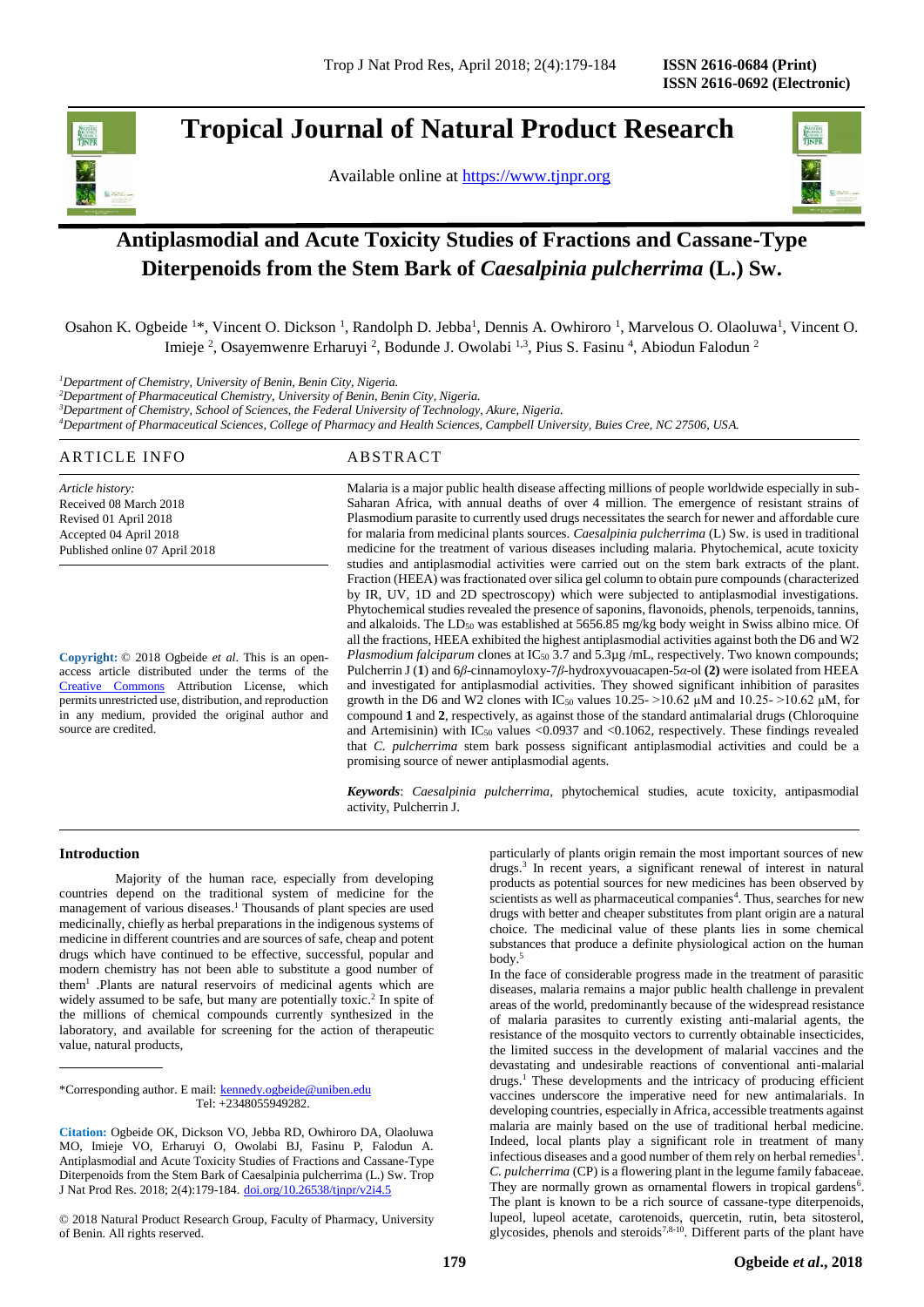been known to possess great medicinal value globally. The aerial parts are used as an abortifacient, emmenagogue, purgative, stimulant and emollient among the Nigerian communities. <sup>3</sup> The fruits, flowers, leaves, and stem barks are used as regular remedies for the treatment of a number of disorders including pyrexia, menoxenia, wheezing, bronchitis and malarial infection among the Chinese communities <sup>1</sup> . The sap from the leaves is also said to be antipyretic, the sap from the flower is known to treat sores and the seeds are said to heal a bad cough, breathing difficulty and chest ache. Extracts from the root are also said to be abortifacient. 6,12 Different workers, have reported the antiplasmodial activities of the leaves and stem bark of  $CP$ ,  $^{13,14}$  in these studies, the leaves of CP were shown to exhibit moderate antiplasmodial activity against *Plasmodium berghei* (PB), while the stem bark showed significant antiplasmodial effects with *P˂0.005* and  $14.6 \pm 1.3$  μg/mL<sup>15</sup> against PB. In spite of these recognized arrays of reports on the therapeutic and pharmacological potentials of this plant, there is yet a dearth of information on the *in vitro* antiplasmodial activity on the fractions and isolated compounds from the stem bark of *C. pulcherrima*. Therefore, this study aims to investigate the *in vivo*  acute toxicity, cell cytotoxicity, and *in vitro* antiplasmodial potentials of the fractions and isolated compounds from the stem bark of *C. pulcherrima*, in order to validate its ethnomedicinal use in the treatment of human malaria infection in the tropics.

# **Materials and Methods**

## *General experimental*

The NMR spectra were determined on Bruker Avance AV-300 and AV-400 spectrometers in C3D6O. Chemical shifts are expressed in parts per million (ppm) using TMS as the internal standard. EI-MS was recorded at an ionizing voltage of 70 eV (direct probe) on a double focusing magnetic sector mass analyzer (JEOL JMS-600H).

## *Collection and preparation of C. pulcherrima stem bark*

The fresh stem bark of *C. pulcherrima* was collected in June 2014 from Ugbowo Campus, University of Benin, Nigeria. The plant sample was identified by Mr. Ugbogu O.A. and Mr. Shasanya O.S. of the Forestry Research Institute of Nigeria, (FRIN) Nigeria, where a voucher specimen with number FHI 109969 was deposited. The stem bark was air dried at 28°C and ground to fine powder. The powdered stem bark was weighed and stored in an air-tight container.

# *Extraction of Crude powdered sample*

The powdered stem bark of *C. pulcherrima* (2.5 kg) was extracted with 7 L of methanol by maceration at room temperature for 96 hours. The extract was concentrated to dryness using a rotary evaporator at reduced pressure. The concentrated extract was weighed and the percentage yield calculated based on the initial weight of the crude powdered sample. The extract was stored in an air-tight container and kept in a refrigerator at 4°C until further analysis.

#### *Phytochemical Screening*

Simple chemical tests to detect the presence of alkaloids, tannins, saponins, flavonoids, terpenoids and phenols were carried out using standard methods <sup>16-18</sup>.

# *Acute Toxicity Studies*

#### *Animals*

Twenty-Five Swiss albino mice of either sex with average weight of 24.5 g obtained from the Nigerian Institute of Medical Research (NIMR), Lagos, Nigeria, were used for this investigation. The mice were housed in standard environmental condition of ambient temperature and relative humidity, and 12 h light and 12 h dark cycles. They had free access to standard pellet diet and water according to the National Institutes of Health (NIH) Guide for the care and use of laboratory Animals.<sup>19</sup>

#### *Experimental*

The acute toxicity study was performed by a method described by Igbe *et al,*<sup>20</sup> with modifications. The mice were divided into five separate groups of five mice each labeled 1-5. Groups 2-5 were the test groups, while group 1 was the control. Groups 2-5 received 1000, 2000, 4000, 8000 mg/kg of the methanol crude extract suspended in gum acacia

respectively by oro-gastric syringe, while group 1 (control) received 10 % gum acacia solution by oral route. The animals were observed for common symptoms of toxicity and mortality within 24 hours, and the animals that survived after 24 hours were observed for any signs of delayed toxicity for 14 days. The median lethal dose  $(LD_{50})$  was calculated using Equation 1:

 $LD50 = \sqrt{a * b}$ 

Where

 $a =$ lowest lethal dose (where death of mice occurred)

 $b =$  highest non-lethal dose (where no death of mice occurred)<sup>20, 21</sup>

# *Antiplasmodial/Parasite lactate dehydrogenase assay*

The *in vitro* antiplasmodial assay procedure employed was an adaptation of the parasite lactate dehydrogenase (pLDH) assay developed by Makler *et al*. <sup>22</sup> The assay was performed in a 96-well micro plate and included two *P. falciparum* clones. [Sierra Leone D6 (chloroquine-sensitive) and Indochina W2 (chloroquine resistant)]. In primary screening, the different fractions were tested in duplicate only on the chloroquine-sensitive (D6) strain of *P. falciparum*. The fractions and compounds showing >50% growth inhibition of the parasite were subjected to screening. The standard antimalarial agents chloroquine and artemisinin were used as positive controls, with  $\overline{DMSO}$  (0.25 %) as negative control. The selectivity indexes were determined by measuring the cytotoxicity of samples on mammalian cells (VERO, monkey kidney fibroblast). All experiments were carried out in duplicate.

# *Isolation and crystallization of compounds* **1** and **2**

Ground *C. pulcherrima* (L.) Swartz stem bark (2.5 kg) was soaked in methanol (7.5 L) at ambient temperature. 220 g of the crude extract was obtained after filtration and concentration, by using a rotary evaporator at  $45^{\circ}$ C. 200 g of the crude extract was fractionated over silica gel column(230 - 400 mesh) with different solvents in order of increasing polarities, n-hexane (9.4 L); n-hexane:ethylacetate (1:1) (12.5 L), ethyl acetate (8.2 L), ethyl acetate: methanol  $(1:1)$  (13 L) and methanol (7 L). The different fractions obtained were concentrated *in vacuo* to give 0.45 g (0.23%), 38.81 g (19.41%), 25.75 g (12.75%), 127.73 g (63.87%) and 4.18 g (2.09%) for n-hexane, n-hexane:ethylacetate (1:1), ethyl acetate, ethyl acetate:methanol (1:1) and methanol, respectively. The fraction obtained on elution with n-hexane:ethyl acetate (1:1) (HEEA) gave the highest antiplasmodial activity and as a result, was re-chromatographed over silica gel  $(SiO<sub>2</sub>, 6.5x135$  cm column) with increasing proportions of n-hexane with ethyl acetate [100:0 (7.5 l), 95:5 (10 l), 90:10 (24.5 l), 85:15 (7.5 l), 80:20 (6 l), and 0:100 (4.5 l)]. Each obtained fraction (250 mL of each) was monitored with TLC and combined into 12 main fractions coded as CP4–9, CP10–17, CP18–33, CP34–48, CP49–61, CP63–76, CP77–92, CP93–123, CP124–135, CP136–139, CP140–152 and CP153–162. The fraction obtained from the above column gave crystalline precipitates, which were suspended in n-hexane, filtered and dried to obtain compound 1(130.4 mg) named pulcherrin **J**. 23

Sub-fraction CP93-123 (6 g) was re-chromatographed with nhexane:EtOAc eluting in step-wise gradient from 100:0 to 80:20. Fractions (100 mL each) were collected and monitored with TLC to give 3 sub fractions (CP93-123A, B and C). Sub fraction CP93-123A was re-chromatographed using same solvent system as above. A crystalline precipitate was formed which was suspended in nhexane:EtOAc (97:3) and filtered, and the residue dried to give compound **2** (6β-cinnamoyl-7 β-hydroxy-vouacapen-5α-ol)<sup>24</sup>. The spectral data, crystal data, data collection and structure refinement details of Compounds **1** and **2** can be obtained from 23, 24, respectively.

# **Results and Discussion**

The percentage yield from crude extract and fractions are as shown in table 1 below:

The phytochemical analysis of the methanol and aqueous crude extracts of the stem bark of *C. pulcherrima* revealed the presence of saponins, phenols, flavonoids terpenoids and tannins. These findings are in agreement with those of Sivasankari<sup>25</sup> and Sharma and Rajani<sup>26</sup>. Phytochemicals are compounds that act as free radical scavengers to help eradicate the highly charged oxygen molecules that are byproducts of metabolized oxygen $^{27}$  and are believed to provide several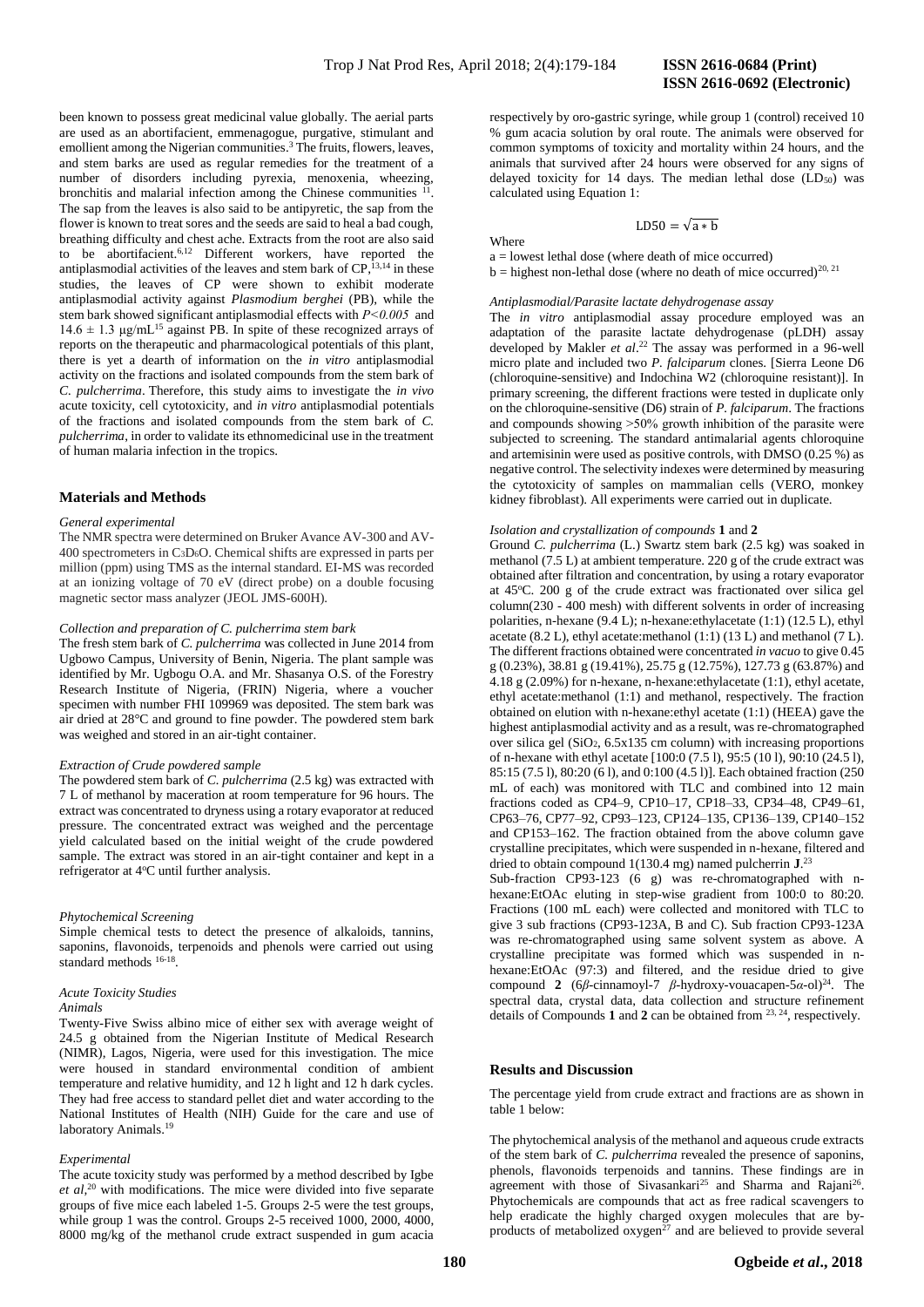health benefits.<sup>28</sup> Saponins are known to exhibit anti-inflammatory activity and erythrocyte haemolysis.<sup>29, 30</sup> Flavonoids commonly found in fruits and vegetable have been linked to decreased risk of mortality from coronary heart diseases and many more.<sup>31</sup> Alkaloids, Phenols and Tannins are also known for their antimicrobial, antidiarrhoeal and anthelmintic properties.<sup>32</sup>

In screening drugs, determination of  $LD_{50}$  is usually an initial step in the assessment and evaluation of the toxic properties of a substance.<sup>33</sup> In this study, there was no sign of toxicity and change in behavioral pattern observed in the experimental animals treated with crude extract for doses up to 2000mg/kg. However, at doses 4000 to 8000 mg/kg body weight, there were obvious signs of toxicity: lethargic, anorexia, sleepiness and deaths. The LD<sub>50</sub> was established at 5656.85 mg/kg. These results supported the findings of Sharma and Rajani on the aerial parts of *C. pulcherrima*<sup>17</sup> and the findings of Ogu *et al.*, <sup>34</sup> on the aqueous extract of the stem bark of *C*. pulcherrima.<sup>28</sup> 'Based on Hodge and Sterner scale', a test drug administered orally is considered extremely toxic at  $\leq 1$  mg kg<sup>-1</sup>, highly toxic at 1-50 mg kg<sup>-1</sup>, moderately toxic at 50-500 mg kg-1 , slightly toxic at 500-5000 mg kg-1 , practically nontoxic at 5000-15,000 mg kg<sup>-1</sup> and relatively harmless at  $\geq$ 15,00 mg kg<sup>-1</sup> <sup>1,35</sup> However, it was reported<sup>36</sup> that any substance with  $LD_{50} \ge 1000$ mg/kg is considered to be low toxicity or relatively safe.

According to previous findings by some authors, antiplasmodial activity was classified as highly active at  $IC_{50} \leq 5 \mu g/mL$ , promising activity at  $\leq 15$  µg/mL, low activity at  $\leq 50$  µg/mL and inactive at  $> 50$  $\mu$ g/mL.<sup>37-39</sup> The three fractions exhibited significant antiplasmodial activities however, the n-hexane:ethyl acetate fraction(1:1) (HEEA) exhibited the highest antiplasmodial activity against the chloroquine sensitive (D6) and chloroquine resistant (W2) *P. falciparum* clones at IC<sup>50</sup> 3.7 and 5.3µg/mL, respectively, while the methanol fraction (ME), exhibited the lowest antiplasmodial activities against the D6 and W2 *P. falciparum* clones at  $IC_{50}$  7.0 and 5.5  $\mu$ g/mL, respectively. Due to the significant antiplasmodial activities exhibited by the three fractions, they were further assessed for their cytotoxicity activity in order to determine their selectivity index (see table 4).The significant antiplasmodial activity exhibited by these fractions against chloroquine sensitive and chloroquine resistant clones of *P. falciparum* could be due to the high presence of some active phytochemical components which may be acting in synergy with one another or singly to exert as implicated by Ogu *et al.*[31],in the *in vivo* antiplamodial activity of the aqueous extract of *C. pulcherrima* stem bark.

The HEEA exhibited the highest antiplasmodial activity against both clones of *P. falciparum* and as a result, was further subjected to column Chromatography to obtain compounds **1** and **2**.

Compound **1** (CP13) was isolated as white crystalline solid and displayed a molecular ion at 448.2617(M<sup>+</sup> ) by HREIMS corresponding to a molecular formula  $C_{29}H_{36}O_4$ , signifying twelve (12) degrees of unsaturation. The MS, <sup>1</sup>H-NMR and <sup>13</sup>C-NMR also revealed the presence of trans cinnamoyl moiety. The <sup>1</sup>H and <sup>13</sup>C NMR spectroscopic data (see Table 6) were characteristics of the cassane-type diterpenoids. The spectroscopic data was compared with that of literature and was found to be Pulcherrin **J**. <sup>40</sup> The observed HMBC correlations of H-6 resonating at  $\delta$  5.43(t, J=3.0) to the carbonyl carbon of the cinnamyl side chain at *δ* 166.05 (C-1´) confirmed the location of the trans-cinnamoyloxy side chain at C-6. Thus compound **1** (CP 13) was assigned to be 6*β*-cinnamoyloxyvouacapen-5*α*-ol and was named Pulcherrin **J**.

Compound **2** (CP93-123) was isolated as colourless prism and had a molecular formula of  $C_{29}H_{36}O_5$  by HREIMS. The <sup>1</sup>H and <sup>13</sup>C are comparable to that of compound **1** except that the cinnamoyloxy group attached to C-6 in compound **1** has been interchanged and attached to C-7. In much the same way, the beta hydrogen attached to position 7 in compound **1** has been replaced by hydroxyl group. Compound **2** was successfully characterized through comparison of its spectra data with those reported in literature and was assigned as 6*β*-cinnamoyl-7*β*hydroxy-vouacapen-5*α*-ol.<sup>41</sup>

Compounds **1** and **2** were evaluated using the *in vitro* pLDH assay against the causative parasite of human malaria; *P. falciparum* [D6; chloroquine sensitive and W2; chloroquine-resistant strains]. The investigation of the isolated compounds revealed significant inhibition of parasites growth in D6 and W2 clones with  $IC_{50}$  values of 10.25-10.62 µM and 10.25- 10.62 µM, for compounds **1** and **2**, respectively.

**Table 1:** Percentage yield of crude extract and fractions of *C. pulcherrima* stem bark.

| <b>Crude extract and fractions</b>  | Percentage yield (%)<br>(Stem bark) |
|-------------------------------------|-------------------------------------|
| Crude extract (CRU)                 | 8.80                                |
| Hexane Fractions (HE)               | 0.23                                |
| Hexane/Ethyl acetate (1:1) (HEEA)   | 19.41                               |
| Ethyl acetate (EA)                  | 12.75                               |
| Ethyl acetate/methanol (1:1) (EAME) | 63.87                               |
| Methanol (ME)                       | 2.09                                |

%yield of the crude was based on original weight of the powdered sample. While the %yield of fractions was based on 200g of crude extract.

**Table 2:** Phytochemical analysis of the crude extract of *C. pulcherrima* stem bark.

| Phytochemicals | <b>Inference</b>       |                         |  |  |
|----------------|------------------------|-------------------------|--|--|
|                | <b>Aqueous Extract</b> | <b>Methanol Extract</b> |  |  |
| Alkaloids      |                        | $^+$                    |  |  |
| Saponins       | $^{+}$                 | $\pm$                   |  |  |
| <b>Tannins</b> | $^{+}$                 | $\pm$                   |  |  |
| Phenols        | $^{+}$                 | $^{+}$                  |  |  |
| Flavonoids     | $^{+}$                 | $^{+}$                  |  |  |
| Terpenoids     | $^{+}$                 | $\pm$                   |  |  |

+ indicates presence of compound(s), - indicates absence of compound(s).

**Table 3:** Oral acute toxicity results of the crude extract of *C. pulcherrima* stem bark in mice.

| Group | Number of<br>mice | <b>Dosage</b><br>(mg/kg) | <b>Clinical signs</b> | <b>Mortality</b> |
|-------|-------------------|--------------------------|-----------------------|------------------|
|       | 5                 | O(Control)               | None                  | 0/5              |
| 2     | 5                 | 1000                     | None                  | 0/5              |
| 3     | 5                 | 2000                     | None                  | 0/5              |
| 4     | 5                 | 4000                     | Lethargic             | 0/5              |
| 5     | 5                 | 8000                     | Lethargic             | 2/5              |

The median lethal dose as calculated from equation 1 above is  $LD_{50} =$ 5656.9 mg/kg.



**Figure 1**: Molecular structure of Compounds **1** and **2.**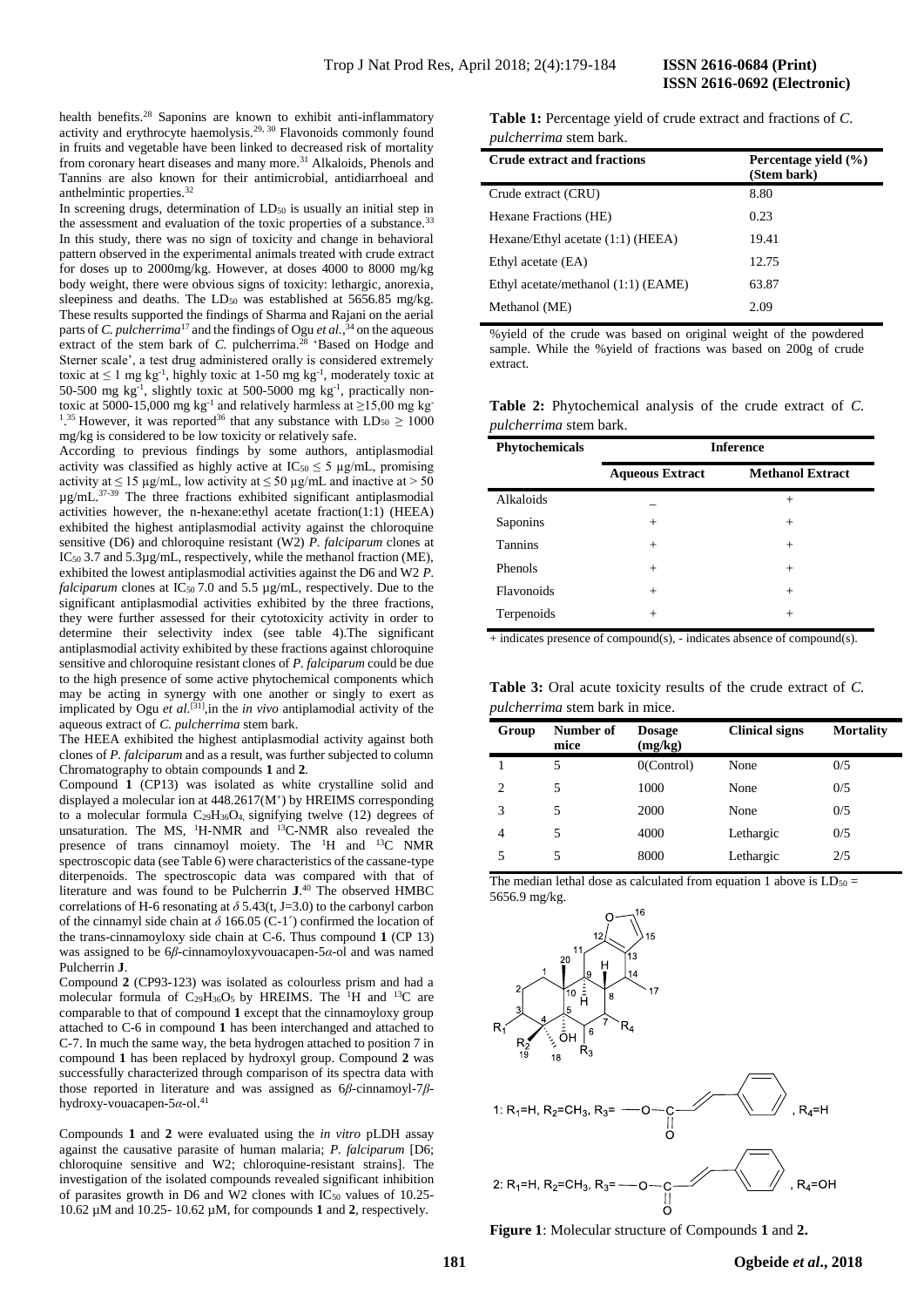Compound 2 (IC<sub>50</sub> value; 10.25  $\mu$ M) showed a relatively higher antiplasmodial activity than compound 1 for both clones. The IC<sub>50</sub> values of the standard test drugs (artemisinin and chloroquine) (table 5) were significantly lower than those of the isolated compounds.

The Selectivity Indexes (SI) of the isolated compounds were observed to be relatively lower than those of the standard drugs, revealing that the standard drugs are relatively less toxic than compounds **1** and **2**.

| Table 4: Activity of C. pulcherrima fractions against P. falciparum. |  |  |
|----------------------------------------------------------------------|--|--|
|----------------------------------------------------------------------|--|--|

|             | P. falciparun D6    | P. falciparun W2 |                     |      |                             |  |
|-------------|---------------------|------------------|---------------------|------|-----------------------------|--|
|             | $IC_{50}(\mu g/mL)$ | SI               | $IC_{50}(\mu g/mL)$ | SI   | <b>VERO IC<sub>50</sub></b> |  |
| <b>HEEA</b> | 3.7                 | 4.5              | 5.3                 | 3.1  | 16.4                        |  |
| EA          | 8.2                 | 2.7              | 7.1                 | 3.2  | 22.4                        |  |
| ME          | 7.0                 | >6.8             | 5.5                 | >8.6 | >47.6                       |  |

**Table 5:** Antimalarial screening of compounds **1** and **2** against *P. falciparum* D6 and W2 Clones and their selectivity indexes.

|                    |                  | P. falciparun D6 |                        | P. falciparum W2 |                             |  |
|--------------------|------------------|------------------|------------------------|------------------|-----------------------------|--|
| <b>Metabolites</b> | $IC_{50}(\mu M)$ | <b>SI</b>        | $IC_{50}$<br>$(\mu M)$ | SI               | <b>VERO IC<sub>50</sub></b> |  |
|                    | >10.62           | 1.00             | >10.62                 | 1.00             | >10.62                      |  |
| 2                  | >10.25           | 1.00             | >10.25                 | 1.00             | >10.25                      |  |
| <b>Artemisinin</b> | < 0.0937         | >9.0             | < 0.1062               | >9.0             | >16.86                      |  |
| <b>Chloroquine</b> | < 0.0937         | >9.0             | 0.4698                 | >1.4             | >14.88                      |  |

# **Table 6:** <sup>13</sup>C and <sup>1</sup>H NMR data of Compounds **1** and **2**.

|                         | <b>Position</b><br>$\mathbf{1}$<br>Pulcherrin J |                                                                                   | $\overline{2}$                                                 |                                                         |  |  |
|-------------------------|-------------------------------------------------|-----------------------------------------------------------------------------------|----------------------------------------------------------------|---------------------------------------------------------|--|--|
|                         |                                                 |                                                                                   | $6\beta$ -cinnamoyl-7 $\beta$ hydroxy-vouacapen 5 $\alpha$ -ol |                                                         |  |  |
|                         |                                                 | $\delta$ <sub>C</sub> (400 MHz) $\delta$ <sub>H</sub> (400 MHz)<br>$(D_3CCOCD_3)$ |                                                                | $\delta$ <sub>C</sub> (300 MHz)<br>$\delta_H$ (400 MHz) |  |  |
| 1a                      | 35.11                                           | 1.40(m)                                                                           | 35.52                                                          | 1.40(m)                                                 |  |  |
| 1 <sub>b</sub>          |                                                 | $1.75$ (m)                                                                        |                                                                | $1.65$ (m)                                              |  |  |
| 2a                      | 18.77                                           | $1.45$ (m)                                                                        | 19.04                                                          | $1.41$ (m)                                              |  |  |
| 2 <sub>b</sub>          |                                                 | 1.75 <sup>(</sup> m)                                                              |                                                                | 1.72(m)                                                 |  |  |
| 3a                      | 38.51                                           | $1.04$ (m)                                                                        | 38.43                                                          | $1.02$ (m)                                              |  |  |
| 3 <sub>b</sub>          |                                                 | 1.92 (m)                                                                          |                                                                | 1.86 (t, $J = 12.8$ )                                   |  |  |
| $\overline{\mathbf{4}}$ | 39.62                                           |                                                                                   | 49.97                                                          |                                                         |  |  |
| 5                       | 76.47                                           |                                                                                   | 78.04                                                          |                                                         |  |  |
| 6                       | 72.53                                           | $5.43$ (bs)                                                                       | 74.50                                                          | 5.65 (d, $J = 4.0$ )                                    |  |  |
| 7a                      | 32.25                                           | 1.50(m)                                                                           | 68.93                                                          | $4.28$ (m)                                              |  |  |
| 7b                      |                                                 | $2.31$ (m)                                                                        | ÷,                                                             |                                                         |  |  |
| 8                       | 31.41                                           | $2.07$ (m)                                                                        | 39.10                                                          | 1.97(m)                                                 |  |  |
| 9                       | 38.46                                           | $2.54$ (m)                                                                        | 38.02                                                          | $2.48$ (m)                                              |  |  |
| $10\,$                  | 41.99                                           |                                                                                   | 41.00                                                          |                                                         |  |  |
| 11a                     | 22.27                                           | $2.43 - 2.44$ (m)                                                                 | 22.44                                                          | $2.48$ (m)                                              |  |  |
| 11 <sub>b</sub>         | $\blacksquare$                                  | $2.44 - 2.46$ (m)                                                                 | ÷,                                                             |                                                         |  |  |
| 12                      | 150.16                                          |                                                                                   | 150.23                                                         |                                                         |  |  |
| 13                      | 123.10                                          |                                                                                   | 122.94                                                         |                                                         |  |  |
| 14                      | 31.88                                           | $2.54$ (m)                                                                        | 28.23                                                          | 3.04 (q, $J = 12, 6.4$ )                                |  |  |
| 15                      | 110.18                                          | 6.21 (d, $J = 1.6$ )                                                              | 110.47                                                         | 6.23 (d, $J = 1.6$ )                                    |  |  |
| 16                      | 141.10                                          | $7.27$ (bs)                                                                       | 141.26                                                         | 7.29 (d, $J = 1.6$ )                                    |  |  |
| 17                      | 17.83                                           | $0.96$ (d, 6.8)                                                                   | 17.45                                                          | 1.04 (d, $J = 7.2$ )                                    |  |  |
| $18\,$                  | 28.11                                           | 1.01                                                                              | 28.18                                                          | 1.10(s)                                                 |  |  |
| 19                      | 26.20                                           | 1.26                                                                              | 25.81                                                          | 1.19(s)                                                 |  |  |
| $20\,$                  | 17.15                                           | 1.48                                                                              | 17.77                                                          | 1.46(s)                                                 |  |  |
| $1'$                    | 166.05                                          |                                                                                   | 166.89                                                         |                                                         |  |  |
| $2^\prime$              | 119.62                                          | 6.00 (d, $J = 16$ )                                                               | 120.06                                                         | 6.58 (d, $J = 16$ )                                     |  |  |
| 3'                      | 145.33                                          | 7.70 (d, $J = 16$ )                                                               | 145.11                                                         | 7.71(m)                                                 |  |  |
| 4 <sup>′</sup>          | 135.20                                          |                                                                                   | 135.48                                                         | ÷,                                                      |  |  |
| $5^{\prime}/9^{\prime}$ | 128.95                                          | $7.66$ (m)                                                                        | 129.77                                                         | $7.41$ (m)                                              |  |  |
| $6^{\prime}/8^{\prime}$ | 129.66                                          | $7.42$ (m)                                                                        | 129.00                                                         | $7.62$ (m)                                              |  |  |
| $7^\prime$              | 131.09                                          | $7.42$ (m)                                                                        | 131.08                                                         | $7.41$ (m)                                              |  |  |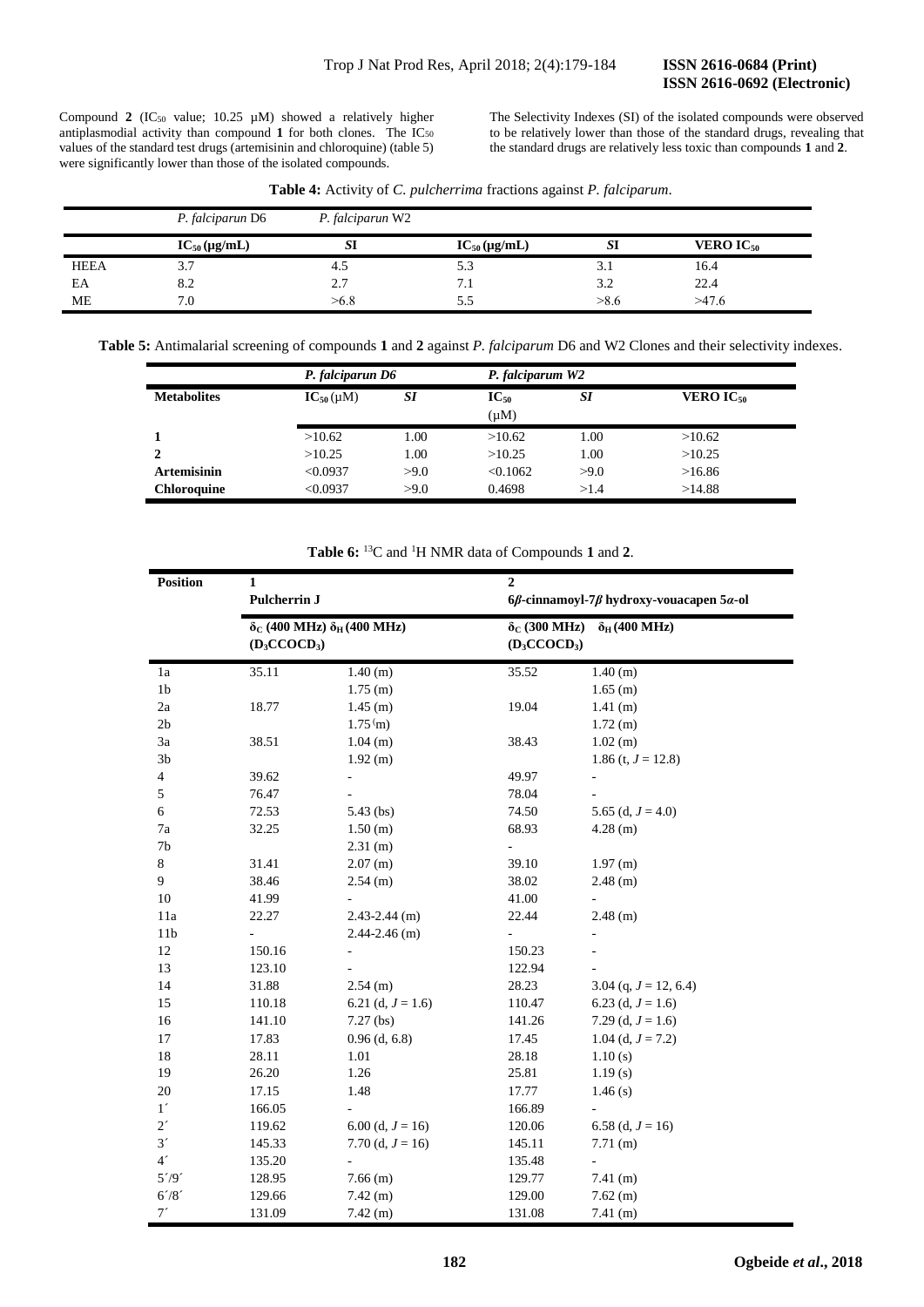# **Conclusion**

The study revealed that *C. pulcherrima* is rich in phytochemicals, all of which have been reported to exhibit different physiological activities. The fractions and the isolated compounds exhibited moderatesignificant inhibition of *Plasmodium falcipurium*, thus validating the ethnomedicinal usage of different parts of the plants in the management of malaria and fever-related diseases. However*,* findings from our study indicate that the stem bark of *C. pulcherrima* may be toxic at doses ˃ 5000 mg/kg b. wt, following a single oral administration and as revealed by the SI results. This study, to the best of our knowledge, is the first report of the antiplasmodial assessment of the fractions and the isolated compounds from *C. pulcherrima* stem bark on *P. falciparum*.

#### **Conflict of interest**

The authors declare no conflict of interest.

# **Authors' Declaration**

The authors hereby declare that the work presented in this article is original and that any liability for claims relating to the content of this article will be borne by them.

#### **Acknowledgements**

The authors are particularly thankful to USAID 2014/2015 and the University of Benin for the research grant in antimalarial drug discovery from local plants and herbal resources.

#### **References**

- 1. Falodun A, Imieje V, Erharuyi O, Ahomafor J, Langer P, Jacob M, Khan S, Abaldry M, Hamann M. Isolation of antileishmanial, antimalarial and antimicrobial metabolites from *Jatropha multifida.* Asian Pac J Trop Biomed. 2014; 4(5):374-378.
- 2. Fennell CW, Lindsey K.L, McGaw LJ, sparg SG, Stafford GJ, Elgorrshi EE, Grace OM and Van Staden. Assessing African medicinal plants for efficacy and safety: pharmacological screening and toxicology. Ethnopharmacol. 2004; 94(2-3):205-217.
- 3. Odugbemi T and Odunayo A. Outlines and Pictures of Medicinal Plants from Nigeria. 2006. 1-85 p., 163-255 p.
- 4. Sarker SD, Latif Z. and Gray AI. Natural Products Isolation: An Overview;(Second Edition), Humana Press, New Jersey, 2006. Chapter 1, 5 p.
- 5. Edeoga HO, Okwu DE and Mbaebie BO. Phytochemical constituents of some nigerian medicinal plants*.* Afr J Biotech*.* 2005; 4(7):685-688.
- 6. Schiebinger L. Plants and empire: colonial bioprospecting in the Atlantic world. Cambridge, Mass: Harvard University Press US. 2004. 4 p.
- Ambasta SP, (1998). Editor. The wealth of India, raw materials. Vol. 3. New Delhi: Publication and information directorate, CSIR; 1998. 13-14 p.
- 8. Chakraborthy GS, Badujar RS, Pardeshi CR. Analgesic activity of chloroform extract of *Caesalpinia pulcherrima*. J Pharm Res. 2009; 2:1199–1200.
- 9. Gautam R, Saklani A, Jachak SM. Indian medicinal plants as a source of antimycobacterial agents. J Ethnopharmacol. 2007; 110:200-234.
- 10. Chiang LC, Chiang W, Liu MC, Lin CC. *In vitro* antiviral activities of *Caesalpinia pulcherrima* and its related flavonoids. J Antimicrob Chemother. 2003; 52:194–198.
- 11. Chiu NY and Chang KH. The Illustrated Medicinal Plants of Taiwan, Vol. 3, SMC Publishing Inc. Taiwan, Republic of China, 1992. 88 p.
- 12. Patel SS, Verma NK, Chatterjee C, Gauthaman K. Screening of *Caesalpinia pulcherrima* Linn Flowers for Analgesic and Anti-inflammatory Activities. Int J Appl Res Nat Prod. 2010; 3(3):1-5.
- 13. Okoro IA, Ekundayo E, Omosun G and Ojimekukwe P. Evaluation Of Murine Model Of Malaria Using Ethanolic Leaf Extracts of Pride of Barbados (*Caesalpinia pulcherrima*), IJRPC 2013, 3(2):326-329.
- 14. Ogu GI, Aisuodionoe ME and Nwachukwu PU. Antiplasmodial activity of *Caesalpinia pulcherrima* (swarts) stem bark extract against plasmodium. IJB PAS, 2012; 1(2):168-178.
- 15. Chander PM, Pillai CR, Vijayachari P. Antimalarial efficacy of nine medicinal plants traditionally used by the Karens of Andaman and Nicobar Islands, India. Bangladesh J Pharmacol 2016; 11:126-129.
- 16. Evans WC. Trease and Evans Pharmacognosy, 15<sup>th</sup> ed. Churchhill Livingstone Harcourt publishers Limited, London. 2002. 221-336 p.
- 17. Sofowora A. Screening plants for bioactive agents. In medicinal plants and traditional medicine in Africa. Spectrum Books Ltd Ibadan. 1982. 128-161 p.
- 18. Stalh E. Drug analysis by chromatography and microscopy. A practical supplement to pharmacopoeias,  $1<sup>st</sup>$  ed. Ann Arbor, Michigan. 1973. 219-224 p.
- 19. NIH. Guide for the care and use of laboratory animals. U.S. Department of Health and Human Services. NIH Publication No. 86-23, 1985. 1-83 p.
- 20. Igbe I, Ching FP, Eromon A. Anti-inflammatory activity of aqueous fruit pulp extract of *Hunteria umbellata* K. Schum in acute and chronic inflammation. Acta Poloniae Pharm - Drug Res. 2010; 67(1):81-85.
- 21. Ngulde SI, Sanni S, Sandabe UK, Sani D. Phytochemical and antimicrobial screening of the aqueous extracts of Cassia arereh Del. stem bark. Afr J Pharm Pharmacol*.* 2010; 4(8):530-534*.*
- 22. Makler MT, Ries JM, Williams JA. Parasite lactate dehydrogenase as an assay for *Plasmodium falciparum* drug sensitivity. Am J Trop Med Hyg. 1993; 46(6):739- 741.
- 23. Ogbeide OK, Mujeeb-Ur-Rehman, Owolabi BJ, Falodun A, Choudhary MI, Yousuf S. Crystal structure and Hirshfeld surface analysis of pulcherrin J. Acta Cryst. E. 2017; 73:1572–1575.
- 24. Ogbeide OK, Kumar R, Mujeeb-Ur-Rehman, Owolabi BJ, Falodun A, Choudhary MI, Yousuf S. Single-Crystal X-ray Diffraction, Hirshfeld Surface Analysis and Electrostatic Potential Studies of Naturally Occurring Cassane-type Diterpenoid,6[beta]-Cinnamoyl-7[beta]-hydroxylvouacapen-5[alpha]-ol of. Acta Cryst. E [Accepted for Publication on 23rd Dec, 2017].
- 25. Savasankari K, Janaky S and Sekar T. Evaluation of phytochemicals in selected medicinal plants of Caesalpinia species. Ind J Sci Technol. 2010; 3(12):1118-1121.
- 26. Sharma V and Rajani GP. Evaluation of Caesalpinia pulcherrima Linn. for anti-inflammatory and antiulcer activities Ind J Pharmacol. 2011; 43(2):168-171.
- 27. Jarvis JK, Neville K. Antioxidant vitamins: current and future directions. Nutr Today. 2000; 35:214-221.
- 28. Van Duyn MA and Pivonka E. Overview of the health benefits of fruits and vegetables consumption for the dietetics professional. Selected literature. J Am Diet Assoc. 2000; 100(12):1511-1521.
- 29. George F, Kerem Z, Makkar HPS, Beeker K. The biological action of saponins in animal system. A review. Br J Nutr. 2002; 88(6):587-605.
- 30. Lacaile-Dubois MA, Wagner H. A review of the biological and pharmacological activities of saponins. Pytomed. 1996; 2(4):363-386.
- 31. Hertog MGL, Feskens EFM, Hallman PCH, Katan MB, Kromhout D. Dietary antioxidant flavonoids and risk of coronary heart disease: the Zutphen elderly study. Lancet 1993; 342(8878):1007-1011.
- 32. Tiwari P, Kumar B, Kaur M, Kaur G, Kaur H. Phytochemical screening and extraction: A Review. Int Pharm Sci. 2011; 1(1):98-106.
- 33. Osibemhe M, Abdulrahman BO and Onoagbe IO. Acute Toxicity of Aqueous and Ethanolic Extracts of